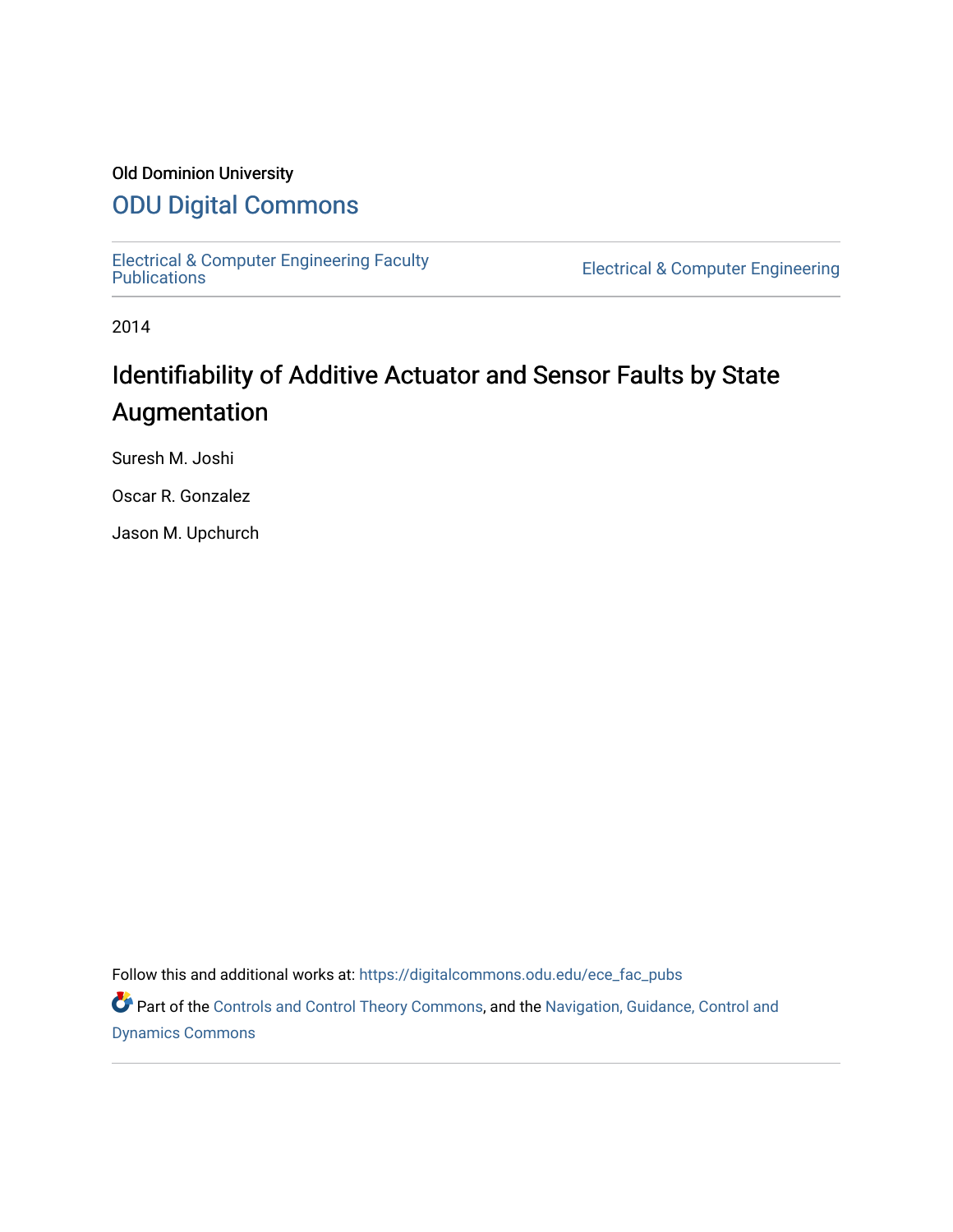# <span id="page-1-0"></span>Identifiability of Additive Actuator and Sensor Faults by State Augmentation

Suresh M. Joshi<sup>∗</sup> NASA Langley Research Center, Hampton, Virginia 23681 Oscar R. González† Old Dominion University, Norfolk, Virginia 23529

Jason M. Upchurch<sup>‡</sup> NASA Langley Research Center, Hampton, Virginia 23681

and

DOI: [10.2514/1.62523](http://dx.doi.org/10.2514/1.62523)

#### I. Introduction

Actuator and sensor faults can cause poor performance or even instability in dynamic systems. In flight control systems for aircraft and spacecraft, such faults can lead to loss of control and serious incidents. Therefore, rapid detection and identification of actuator and sensor faults is important for enhancing flight safety. One approach to fault detection and identification (FDI) in actuators and sensors is based on multiple-model methods [\[1](#page-5-0),[2](#page-6-0)]. These methods have been extended to detect faults, identify the fault pattern, and estimate the fault values [\[3,4\]](#page-6-0). Such methods typically use banks of Kalman–Bucy filters (or extended Kalman filters) in conjunction with multiple hypothesis testing and have been reported to be effective for bias-type faults, such as aircraft control surfaces getting stuck at unknown values, or sensors (e.g., rate gyros) that develop unknown constant or slowly varying biases. A basic requirement for these methods is that the faults should be identifiable. Identification of biases in the inputs and sensors was initially considered in [\[5\]](#page-6-0).

Identifiability of bias-type faults was considered in [\[4\]](#page-6-0) and preliminary identifiability conditions were presented. A more detailed analysis of identifiability was presented in [[6](#page-6-0)]. This Note provides a complete characterization of the conditions for identifiability of constant bias-type actuator faults, sensor faults, and simultaneous actuator and sensor faults. Section II considers actuator faults and presents necessary and sufficient conditions (NASC) for their identifiability. Section [III](#page-3-0) presents NASC for identifiability of sensor faults occurring in some of the sensors, and Sec. [IV](#page-5-0) presents NASC for identifiability of simultaneous faults in actuators and sensors. Numerical examples are included to illustrate the results.

#### II. Actuator Faults

Consider a linear time-invariant system:

$$
\dot{x} = Ax + Bu + w_p \quad y = Cx + w_s \tag{1}
$$

where  $x \in R^n$ ,  $u \in R^m$ ,  $w_p \in R^n$ ,  $y \in R^l$ , and  $w_s \in R^l$  denote the state vector, control vector, process noise, output vector, and sensor noise, respectively, and *A*, *B*, and *C* are appropriately dimensioned matrices;  $w_p$  and  $w_s$  are usually assumed to be zero-mean Gaussian white noise processes.

In the actuator fault scenario considered in this Note, some of the actuators may get locked in unknown positions at unknown time instants ("stuck actuator" failures) and produce constant unknown input values (a zero value represents complete actuator outage). Thus, in the *k*th failure pattern, when  $m_k$  of the *m* actuators fail, the system dynamics becomes

$$
\begin{aligned} \dot{x} &= Ax + \sum_{j \notin \mathcal{F}_{ak}} b_j u_j + \sum_{j \in \mathcal{F}_{ak}} b_j \bar{u}_j + w_p \\ &= Ax + B^k u^k + \bar{B}^k \bar{u}^k + w_p \end{aligned} \tag{2}
$$

where  $F_{ak}$  is the set of indices corresponding to the failed actuators, and  $\bar{u}_j$  denotes the corresponding failure value (for example, deflection of a stuck control surface in aircraft);  $\bar{u}$ <sup>*j*</sup> is constant after the failure occurs. There are up to  $(2<sup>m</sup> - 1)$  possible failure patterns for *m* actuators:  $\bar{u}^k \in R^{m_k}$  denotes the failure value for the *k*th failure pattern;  $u^k \in R^{m-m_k}$  denotes the input vector corresponding to the functioning actuators;  $\bar{B}^k$  denotes the columns of *B* corresponding to the failed actuators; and  $B<sup>k</sup>$  denotes the remaining columns of  $B$ corresponding to the functional actuators. An actuator fault is identifiable if the failure can be determined and the fault value can be estimated. In methods employing state augmentation, unknown bias faults are represented as Wiener processes [\[7\]](#page-6-0). A specific (*k*th) actuator fault pattern is isolated, and the corresponding fault values  $\bar{u}_j^k$  are estimated by augmenting Eq. (2) with

$$
\dot{\bar{u}}_j^k = w_{a_j}^k \tag{3}
$$

where  $w_{a_j}^k$  is a fictitious zero-mean white noise process. Thus, the augmented equation corresponding to model *k* (failure pattern *k*) is

$$
\frac{\mathrm{d}}{\mathrm{d}t} \begin{bmatrix} x \\ \overline{u}^k \end{bmatrix} = \begin{bmatrix} A & \overline{B}^k \\ 0 & 0 \end{bmatrix} \begin{bmatrix} x \\ \overline{u}^k \end{bmatrix} + \begin{bmatrix} B^k \\ 0 \end{bmatrix} u^k + w^k \tag{4}
$$

where  $w^k \in R^{n+m_k}$  denotes the input noise vector consisting of the process noise  $w_p$  and the fictitious noise  $w_a^k$  corresponding to  $\bar{u}^k$ . Denoting

$$
\xi^k = \begin{bmatrix} x \\ \bar{u}^k \end{bmatrix} \tag{5}
$$

the system corresponding to failure pattern *k* is expressed as

$$
\dot{\xi}^k = A^k_{\xi} \xi^k + B^k_{\xi} u^k + w^k \tag{6}
$$

$$
y = [C \t 0]\xi^{k} + w_{s} := C_{\xi}^{k}\xi^{k} + w_{s}
$$
 (7)

\*Mail Stop 308; suresh.m.joshi@nasa.gov. Fellow AIAA.

with the CCC.

† Department of Electrical and Computer Engineering; ogonzale@odu.edu. ‡ Mail Stop 130; jason.m.upchurch@nasa.gov.

Received 21 March 2013; revision received 14 August 2013; accepted for publication 18 August 2013; published online 28 February 2014. This material is declared a work of the U.S. Government and is not subject to copyright protection in the United States. Copies of this paper may be made for personal or internal use, on condition that the copier pay the \$10.00 per-copy fee to the Copyright Clearance Center, Inc., 222 Rosewood Drive, Danvers, MA 01923; include the code 1533-3884/14 and \$10.00 in correspondence

> where  $A_{\xi}^{k}$  and  $B_{\xi}^{k}$  are the augmented system- and input-matrices from Eq. (4).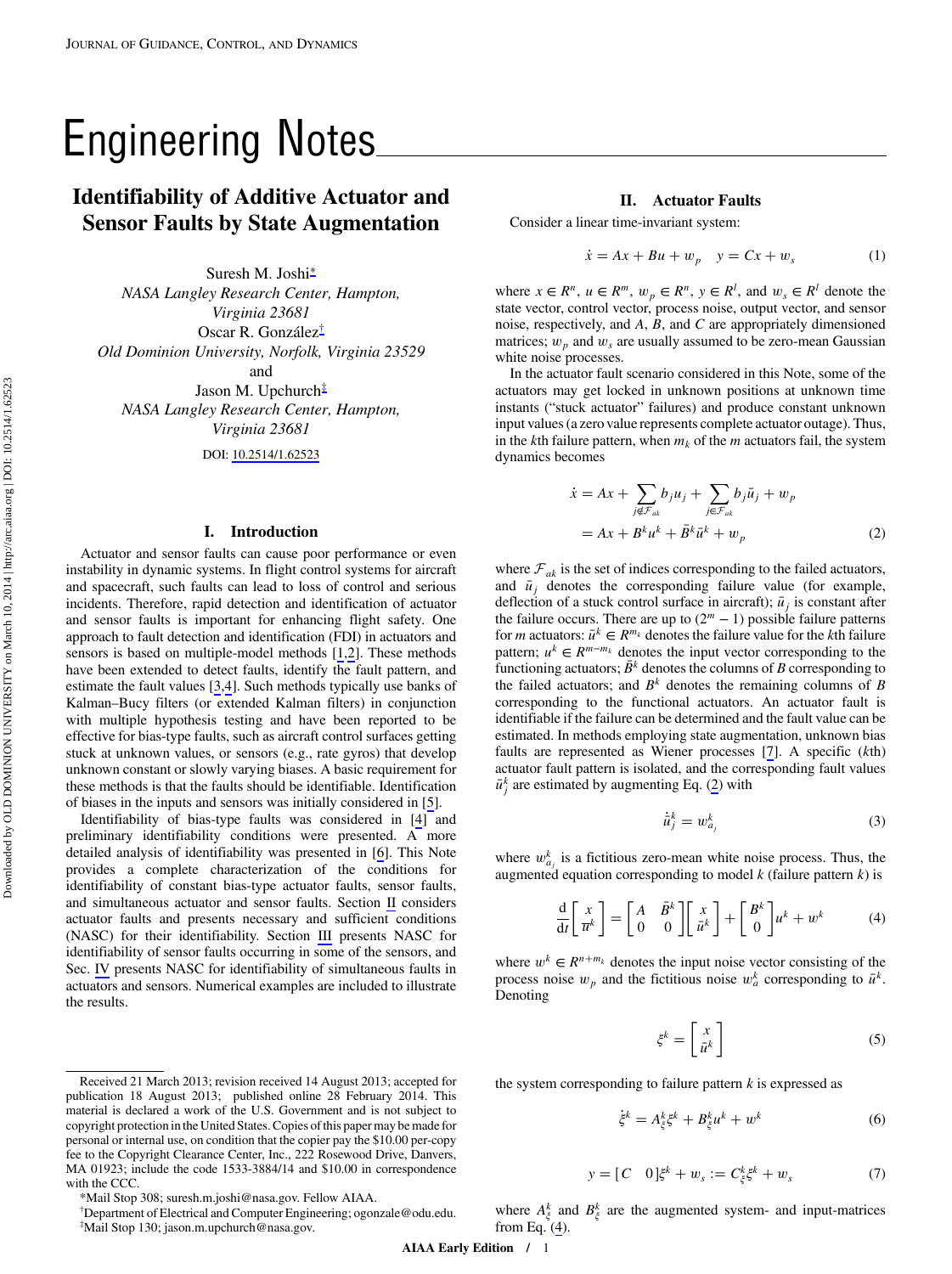In multiple-model-based methods, the FDI approach consists of designing a bank of Kalman–Bucy filters (KBF), where each filter corresponds to one of the 2*<sup>m</sup>* models, and determining (in real time) which model correctly represents the actual fault pattern. Criteria such as highest conditional probability or smallest residual norm are used to determine the correct fault pattern. The KBF corresponding to the correct model also gives an unbiased minimum-variance estimate of the fault values. The KBF corresponding to model *k* is given by

$$
\dot{\hat{\xi}}^k = A_{\xi}^k \hat{\xi}^k + B_{\xi}^k u^k + H^k (y - C_{\xi}^k \hat{\xi}^k)
$$
 (8)

where  $\hat{\xi}^k$  denotes the estimate of  $\xi^k$  and  $H^k$  (a function of time) is the KBF gain. From Eqs. (6) and (8), the estimation error dynamics are given by

$$
\dot{\tilde{\xi}}^k = (A_{\xi}^k - H^k C_{\xi}^k)\tilde{\xi}^k + w^k - H^k w_s \tag{9}
$$

where  $\tilde{\xi}^k = \xi^k - \hat{\xi}^k$ . The residual (which is used in decision making to determine which fault model is "closest" to the actual system) is given by

$$
r_k = y - C_{\xi}^k \tilde{\xi}^k = C_{\xi}^k \tilde{\xi}^k + w_s \tag{10}
$$

For the KBF to work, the error dynamics [Eq. (9)] must be asymptotically stable and unbiased, that is, the mean of  $\tilde{\xi}^k$  should converge to zero and its covariance should be uniformly bounded over  $t \in [0, \infty)$ .

For failure pattern  $k$ , if  $\bar{B}^k$  is not of full rank, it is not possible to distinguish between fault values for actuators corresponding to linearly dependent columns of  $\bar{B}^k$ . For example, for some failure pattern, if

$$
\bar{B} = [\bar{b}_1, \bar{b}_2, \bar{b}_3]
$$

and if  $\bar{b}_3 = \alpha_1 \bar{b}_1 + \alpha_2 \bar{b}_2$  for some constant  $\alpha_1$ ,  $\alpha_2$ , the input terms due to the failed actuators are

$$
\bar{B}\,\bar{u} = \bar{b}_1\bar{u}_1 + \bar{b}_2\bar{u}_2 + \bar{b}_3\bar{u}_3 = \bar{b}_1(\bar{u}_1 + \alpha_1\bar{u}_3) + \bar{b}_2(\bar{u}_2 + \alpha_2\bar{u}_3)
$$
\n(11)

That is,  $\bar{u}_1$ ,  $\bar{u}_2$ ,  $\bar{u}_3$  cannot be estimated individually; only the aggregated fault values  $\bar{u}_1 + \alpha_1 \bar{u}_3$ ,  $\bar{u}_2 + \alpha_2 \bar{u}_3$  can be estimated. Therefore, it is assumed henceforth that, for each failure mode, the fault inputs corresponding to linearly dependent columns of  $\overline{B}^k$  have been aggregated and that  $\overline{B}^k$  is of full rank. As a result, the number of distinguishable failure patterns (and the corresponding Kalman– Bucy filters) is usually less than  $(2<sup>m</sup> - 1)$ .

The Kalman–Bucy filters can work correctly and give correct fault estimates only if the augmented system (6), (7) is detectable (preferably observable). Nondetectability or unobservability can result in grossly erroneous estimates of the augmented state vector and incorrect FDI. Furthermore, in the infinite-duration case, a constant KBF gain  $H^k$  that stabilizes the system matrix in Eq. (9) exists only if  $(C_{\xi}^{k}, A_{\xi}^{k})$  is detectable, which is possible only if the augmented zero-frequency modes of  $A_{\xi}^{k}$  are observable. Although detectability assures exponential decay of estimation error, it is desirable to have observability, which provides the ability to obtain a desired error decay rate. Thus, we define a fault to be identifiable (in the weak sense) if the augmented system is merely detectable, and strongly identifiable if the augmented system is observable. The following theorem gives necessary and sufficient conditions for detectability (respectively, observability), that is, for weak and strong identifiability of the *k*th actuator failure pattern.

*Theorem 1:* The pair  $(C_{\xi}^{k}, A_{\xi}^{k})$  is detectable (respectively, observable) iff all of the following conditions are satisfied:

1)  $l \geq m_k$ .

2) The pair (*C*, *A*) is detectable (respectively, observable).

3) The system  $(C, A, \bar{B}^k)$  has no invariant zeros at the origin.

Proof: Applying the Popov-Belevitch-Hautus (PBH) rank test [[8](#page-6-0)],  $(C_{\xi}^{k}, A_{\xi}^{k})$  is detectable [respectively (resp.), observable] iff

$$
\operatorname{rank}\begin{bmatrix} sI - A & -\bar{B}^k \\ 0 & sI_{m_k} \\ C & 0 \end{bmatrix} = n + m_k
$$
  
for  $s \in \{\Lambda_u(A) \cup 0\}$  [resp.,  $s \in \{\Lambda(A) \cup 0\}$ ] (12)

where  $\Lambda(A)$ ,  $\Lambda_u(A)$  denote the sets of eigenvalues of A and closedright-half-plane (CRHP) eigenvalues of *A*, respectively. The first *n* columns of the PBH test matrix are independent for all  $s \in {\Lambda_u(A) \cup \Lambda_u(A)}$  $0$ }[resp.,  $s \in \{\Lambda(A) \cup 0\}$ ] iff  $(C, A)$  is detectable (resp., observable). For  $s \neq 0$ , the last  $m_k$  columns are mutually independent as well as independent of the first *n* columns, thus the test matrix has a full rank. For  $s = 0$ , the rank condition (12) is satisfied iff  $l \ge m_k$  and (*C*, *A*,  $B^k$ ) has no invariant zeros at  $s = 0$ . □

*Remark 2.1:* The invariant zeros of  $(C, A, \overline{B}^k)$  mentioned in Theorem 1 include transmission zeros and (some or all of the) input decoupling zeros (IDZs) [\[9\]](#page-6-0). The IDZs are simply the eigenvalues of *A* corresponding to the uncontrollable modes of  $(A, B^k)$ . Because  $(C,$ *A*) is detectable, there are no output decoupling zeros in the CRHP. Note that  $B^k$  corresponds to failed actuators in failure pattern  $k$ ; therefore,  $(A, \bar{B}^k)$  may not be controllable for all *k*. For the corresponding models, Theorem 1 requires that the uncontrollable modes must not have zero eigenvalues that are also invariant zeros. If  $(A, \overline{B}^k)$  is controllable, the invariant zeros are just the transmission zeros. If the system is degenerate (i.e., if the rank of the Rosenbrock system matrix [[9](#page-6-0)] is less than full rank for all *s* in the complex plain), there is an invariant zero at every complex number including the origin, and Condition 3 of Theorem 1 is violated.

Remark 2.2: In practical implementations, the estimation is performed in a discrete-time setting using discrete-time Kalman filters. The detectability conditions of Theorem 1 are very similar, the only difference being that, in Condition 3, the phrase "no invariant zeros at the origin" is replaced by "no invariant zeros at unity" [for the discretized version of  $(C, A, \overline{B}_{\xi}^{k})$ ].

Remark 2.3: If  $(C, A)$  is observable, the unobservable subspace  $\bar{\mathcal{O}}_{\xi}^{k}$ of  $(C_{\xi}^{k}, A_{\xi}^{k})$  can be obtained as follows after some manipulation:

$$
\bar{O}_{\xi}^{k} = \mathcal{N} \begin{bmatrix} C_{\xi}^{k} \\ C_{\xi}^{k} A_{\xi}^{k} \\ \vdots \\ C_{\xi}^{k} (A_{\xi}^{k})^{(n+m_{k}-1)} \end{bmatrix} = \mathcal{N} \begin{bmatrix} A & \bar{B}^{k} \\ C & 0 \end{bmatrix}
$$
(13)

where  $\mathcal{N}(\cdot)$  denotes the null space. Thus, the unobservable subspace of  $(C_{\xi}^{k}, A_{\xi}^{k})$  consists of the generalized eigenvectors of  $(C, A, \overline{B}^{k})$ corresponding to the invariant zeros at the origin.

Remark 2.4: It is intuitively straightforward to see that a transmission zero at the origin adversely affects the ability to estimate a constant fault value  $\bar{u}$ , because input frequency components corresponding to the transmission zeros do not appear in the output. Furthermore, a set of initial conditions exists such that  $y(t)$  is identically zero.

We consider two illustrative examples, a large transport aircraft and a small experimental uninhabited aerial vehicle (UAV), which have qualitatively different dynamic characteristics, as described next.

Example 1: Consider a fourth-order longitudinal dynamics model of a large transport aircraft in wings-level cruise condition, which was used in [\[4\]](#page-6-0). The state vector consists of the pitch rate, forward speed, angle of attack, and pitch angle (i.e.,  $x = [q, v, \alpha, \theta]^T$ ), and the control vector consists of elevator deflection and engine thrust  $u = [u_e, u_T]^T$ :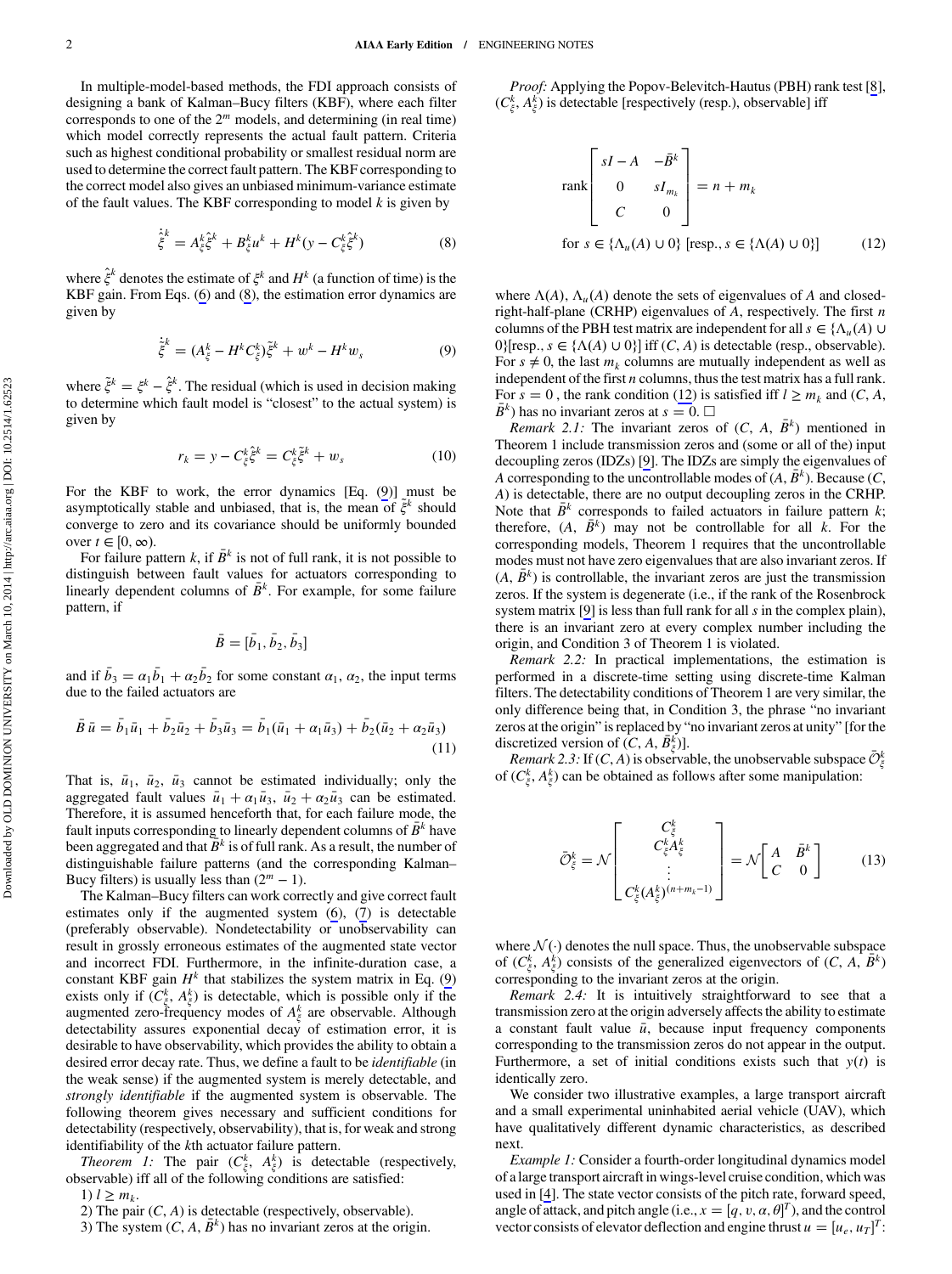<span id="page-3-0"></span>
$$
A = \begin{bmatrix} -0.6803 & 0.0115 & -1.0490 & 0 \\ -0.0026 & -0.0062 & -0.0815 & -0.1709 \\ 1.0050 & -0.0344 & -0.5717 & 0 \\ 1.0000 & 0 & 0 & 0 \end{bmatrix};
$$
  

$$
B = \begin{bmatrix} -44.5192 & 0.88254 \\ 0 & 1.3287 \\ -11.4027 & -0.0401 \\ 0 & 0 \end{bmatrix};
$$
(14)

All eigenvalues of *A* are in the left half-plane, and it can be verified that the system is controllable with respect to either input (i.e., there are no IDZs). Also, (*C*, *A*) is observable for all sensor suites. For the purpose of this example, considering that 1–4 sensors can be used, there are  $(2^4 - 1)$  possible sensor suite configurations. There are  $(2<sup>2</sup> - 1)$  possible actuator failure states for the two actuators, therefore, the total number of fault cases for the 15 sensor suite configurations is 45. Out of these, four cases violate Condition 1 in Theorem 1 ( $l < m_k$ ). In addition, four cases were found to have invariant zeros at the origin:  $y = x_1$  and actuator 1 or 2 fail;  $y =$  $(x_1, x_2)$  or  $y = (x_1, x_3)$  and both actuators fail. For these cases, the faults are not identifiable. In addition, when  $y = (x_1, x_4)$ , the twoactuator fault is not identifiable because the system is degenerate (the rank of the Rosenbrock system matrix is less than the full rank; see Remark 2.1). For all the remaining cases, the actuator faults are strongly identifiable.

Example 2: Consider the linearized sixth-order longitudinal dynamics of the Cranfield A3 Observer, a research UAV presented in [\[10](#page-6-0)], in cruise condition. The UAV's airframe is a gust-insensitive configuration [\[11](#page-6-0)]. For improved performance, the center of gravity is placed aft of the neutral point. The state vector consists of the forward speed, vertical speed, pitch rate, pitch angle, altitude, and engine rpm (i.e.,  $x = [v, w, q, \theta, h, N_E]^T$ ). The control vector consists of engine thrust (throttle) and elevator deflection (i.e.,  $u = [u_T, u_e]^T$ ). In this example, the output matrix (sensor suite) is specified in addition to the system and input matrices:

$$
A = \begin{bmatrix}\n-0.146 & -0.016 & 0.557 & -9.809 & 0 & 0.001 \\
-0.63 & -4.487 & 34.57 & 0.161 & 0 & 0 \\
0.001 & 0.039 & -0.894 & 0 & 0 & 0 \\
0 & 0 & 1 & 0 & 0 & 0 \\
-0.016 & -1 & 0 & 35.2 & 0 & 0 \\
665.7 & -6.89 & 0 & 0 & 0 & -8.57\n\end{bmatrix};
$$
\n
$$
B = \begin{bmatrix}\n0 & -1.368 \\
0 & -15.96 \\
0 & 0 \\
45,910 & 0\n\end{bmatrix};
$$
\n
$$
C = \begin{bmatrix}\n1 & -0.014 & 0.019 & 0 & 0 & 0 \\
0 & 0 & 1 & 0 & 0 & 0 \\
0 & 0 & 0 & 1 & 0 & 0 \\
0 & 0 & 0 & 0 & 0.984 & 0 \\
0 & 0 & 0 & 0 & 0 & 1\n\end{bmatrix}
$$
\n(15)

where the output measurements are selected to be  $y = [v_e, q, v_e]$  $\theta$ ,  $h_e$ ,  $N_E$ <sup>T</sup>,  $v_e$  represents the measured speed error (relative to the trim speed), and *he* represents the perturbed altitude.

The linearized dynamics are analyzed in [\[10\]](#page-6-0). In particular, the model has one eigenvalue at zero corresponding to the altitude mode and a dominant well damped complex pair. For this configuration, the axial phugoid mode is unstable and coupled to the single-pole short period mode. The system is controllable with respect to either input; thus, there exists no input decoupling zeros. Furthermore, because the sensor suite is specified, the number of sensor configurations is limited to this single case. There are  $(2<sup>2</sup> - 1)$  possible actuator failure states for the two actuators. All of the actuator failure cases for the given nonbiased sensor suite are strongly identifiable (i.e., the conditions of Theorem 1 were satisfied).

All numerical results for the examples are summarized in Table 1, which includes results for actuator, sensor, and simultaneous actuator–sensor fault cases (the last two fault types are discussed in the following sections). The table lists the numbers of possible fault cases and the numbers of nonidentifiable cases for each fault condition. Note that the second example has fewer fault cases because the sensor suite was fixed.

### III. Sensor Bias

Consider the case when there are no actuator failures but *q* of the *l* sensors have unknown sensor biases (or are known to be prone to developing biases). Denote the bias-free part and the biased part of the sensor output vector as  $y_1$  and  $y_2$ , respectively, and the corresponding output matrices as  $C_1 \in R^{(l-q)\times n}$  and  $C_2 \in R^{q\times n}$ . Then, the sensor output equation is

$$
y = \begin{bmatrix} y_1 \\ y_2 \end{bmatrix} = Cx + \begin{bmatrix} 0 \\ \bar{y}_2 \end{bmatrix} + w_s = \begin{bmatrix} C_1 x \\ C_2 x + \bar{y}_2 \end{bmatrix} + w_s \qquad (16)
$$

where  $\bar{y}_2 \in R^q$  is the sensor bias vector and  $C = [C_{1}^T, C_2^T]^T$ . As was done in the case of linearly dependent columns of  $\overline{B}^k$ , it is assumed that linearly dependent sensor outputs have been combined and*C*has a full row rank. (Biases corresponding to linearly dependent sensors cannot be estimated individually and must be aggregated).

Upon augmenting the sensor bias  $\bar{y}_2$  to the state vector, the system becomes

$$
\dot{\eta} := \frac{\mathrm{d}}{\mathrm{d}t} \begin{bmatrix} x \\ \bar{y}_2 \end{bmatrix} = \begin{bmatrix} A & 0 \\ 0 & 0 \end{bmatrix} \eta + \begin{bmatrix} B \\ 0 \end{bmatrix} u + w' := A_{\eta} \eta + B_{\eta} u + w' \tag{17}
$$

$$
y = \begin{bmatrix} C_1 & 0_{(l-q) \times q} \\ C_2 & I_q \end{bmatrix} \eta + w_s := C_{\eta} \eta + w_s \tag{18}
$$

where  $w'$  denotes the augmented process noise vector.

The bias estimation approach involves constructing a KBF for the augmented system (17), (18). As in the case of actuator faults, detectability of  $(C_n, A_n)$  is essential for the KBF to function correctly (observability is desirable). The following theorem gives necessary and sufficient conditions for identifiability of sensor faults.

*Theorem 2:* The pair  $(C_n, A_n)$  is detectable (respectively, observable) iff the following conditions are satisfied:

1) The pair (*C*, *A*) is detectable (respectively, observable).

2) All zero-frequency modes of*A*are observable with respect to the bias-free sensor outputs.

*Proof:* Applying the PBH rank test,  $(C_n, A_n)$  is detectable (respectively, observable) iff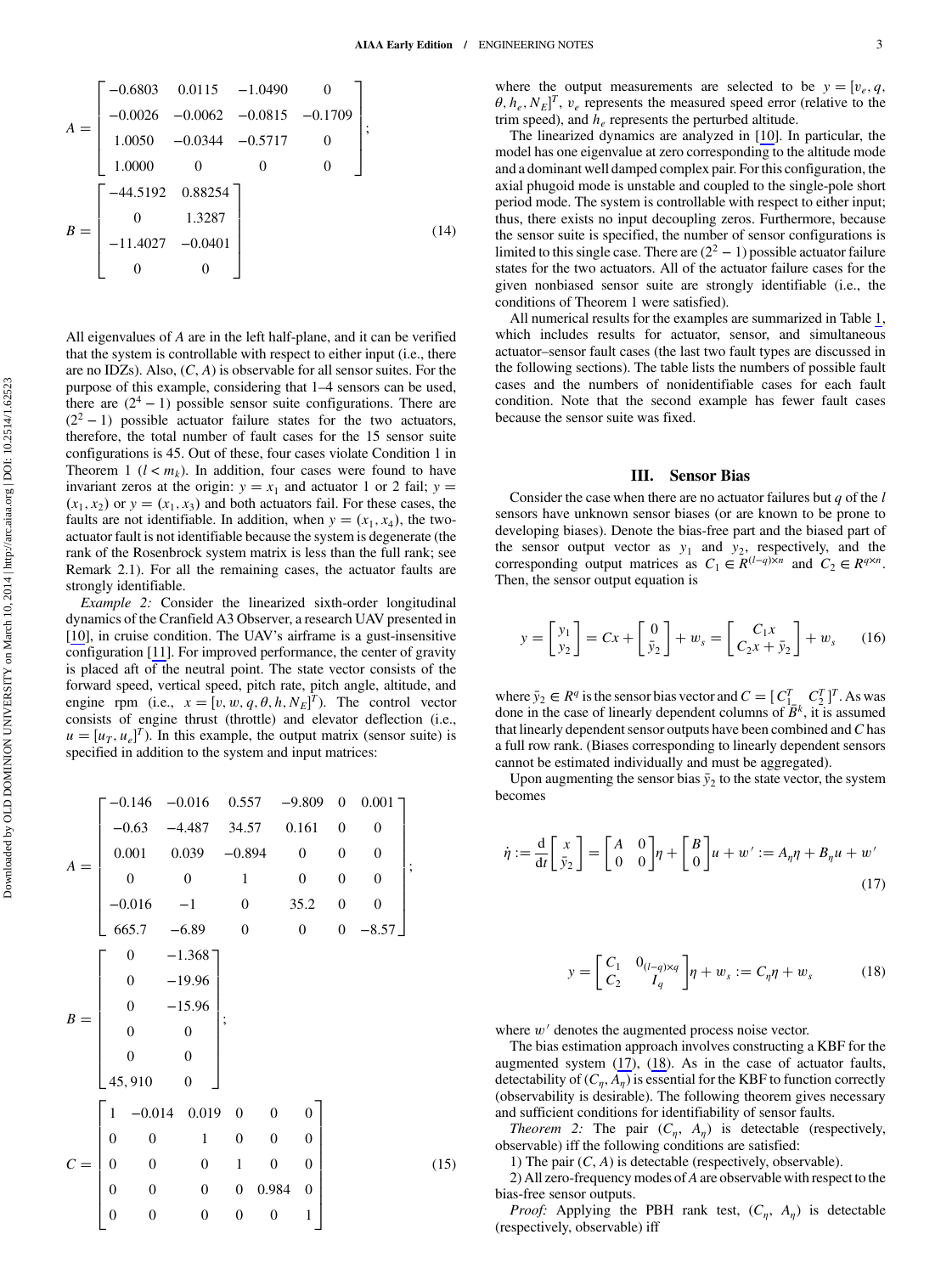Table 1 Summary of results for Examples 1 and 2

|                               | Example 1    |                                                                                           | Example 2    |                                                                                          |
|-------------------------------|--------------|-------------------------------------------------------------------------------------------|--------------|------------------------------------------------------------------------------------------|
|                               | No. of fault |                                                                                           | No. of fault |                                                                                          |
|                               | states       | Nonidentifiable cases                                                                     | states       | Nonidentifiable cases                                                                    |
| <b>Actuator faults</b>        | 45           | Four due to Theorem $1(1)$ ; five due to Theorem $1(3)$<br>(includes one degenerate case) |              | None                                                                                     |
| Sensor faults                 | 65           | None                                                                                      | 31           | 16 due to Theorem $2(2)$                                                                 |
| Actuator and<br>sensor faults | 195          | 73 due to Theorem $3(1)$ ; 23 due to Theorem $3(3)$<br>(includes three degenerate cases)  | 93           | Eight due to Theorem $3(1)$ ; 42 due to Theorem $3(3)$<br>(includes one degenerate case) |

$$
\text{rank}\begin{bmatrix} sI - A & 0 \\ 0 & sI_q \\ C_1 & 0 \\ C_2 & I_q \end{bmatrix} = n + q
$$
\n
$$
\text{for } s \in \{\Lambda_u(A) \cup 0\} \text{ [resp., } s \in \{\Lambda(A) \cup 0\}] \tag{19}
$$

The first *n* columns of the PBH test matrix are linearly independent  $\forall s \in {\Lambda_u(A) \cup 0}$ [resp.,  $\forall s \in {\Lambda(A) \cup 0}$ ] if  $(C, A)$  is detectable (respectively, observable). For  $s \neq 0$ , the last *q* columns are mutually independent as well as independent of the first *n* columns. For  $s = 0$ , the rank of the test matrix is  $n + q$  iff

$$
\text{rank}\begin{bmatrix} sI - A & 0 \\ C_1 & 0 \\ C_2 & I_q \end{bmatrix}_{s=0} = n + q \tag{20}
$$

Because elementary column operations do not change the column rank,

$$
\text{rank}\begin{bmatrix} sI - A & 0 \\ C_1 & 0 \\ C_2 & I_q \end{bmatrix}_{s=0} = \text{rank}\begin{Bmatrix} sI - A & 0 \\ C_1 & 0 \\ C_2 & I_q \end{Bmatrix}_{s=0} \begin{bmatrix} I_n & 0 \\ -C_2 & I_q \end{bmatrix}
$$
\n
$$
= \text{rank}\begin{bmatrix} sI - A & 0 \\ C_1 & 0 \\ 0 & I_q \end{bmatrix}_{s=0} \tag{21}
$$

Thus, the rank of the PBH test matrix at  $s = 0$  is  $n + q$  iff the first *n* columns are linearly independent for  $s = 0$  (i.e., iff the zerofrequency modes of *A* are observable with respect to  $C_1$ ).  $\square$ 

When all sensors have biases (i.e.,  $q = l$ ), they are identifiable (respectively, strongly identifiable) when  $(C_n, A_n)$  is detectable (respectively, observable), as stated next.

Corollary 2.1: If all sensors have biases,  $(C_n, A_n)$  is detectable (respectively, observable) iff the following conditions are satisfied:

1) (*C*, *A*) is detectable (respectively, observable).

2) *A* has no zero eigenvalues.

Remark 3.1: For the case when all sensors have biases, the condition that *A* should not have zero eigenvalues is rather restrictive, because many engineering systems have free integrators in their dynamics. However, there does not appear to be an obvious way of getting around this problem. Consider the effect of using output feedback which moves the eigenvalues away from the origin, for example,

$$
u = -Gy = -G(Cx + \bar{y} + w_s)
$$
 (22)

where  $G \in R^{m \times l}$  and  $\bar{y} = [0, \bar{y}_2^T]^T$ , which gives the following closedloop system (including the augmented state *y*):

$$
\dot{\eta} = \begin{bmatrix} A - BGC & -BG \\ 0 & 0 \end{bmatrix} \eta + w := A_{\eta}' \eta + w \tag{23}
$$

$$
y = [C \quad I]\eta + w_s \tag{24}
$$

The pair  $(C_{\eta}, A_{\eta}')$  is detectable iff

$$
\operatorname{rank}\begin{bmatrix} sI - A + BGC & BG \\ 0_{l \times n} & sI_l \\ C & I_l \end{bmatrix} = n + l
$$
  
for  $s \in \{\Lambda_u(A - BGC) \cup 0\}$  (25)

Proceeding as in the proof of Theorem 2, the first *n* columns are linearly independent for *s* ∈ CRHP iff  $[C, (A - BGC)]$  is detectable. For  $s \neq 0$ , the last *l* columns of the PBH test matrix are mutually independent as well as independent of the first *n* columns. For  $s = 0$ , because the rank of a matrix is unchanged by multiplication by an elementary matrix,

$$
\operatorname{rank}\left\{ \begin{bmatrix} I_n & -BG \\ 0 & I_l \end{bmatrix} \begin{bmatrix} sI - A + BGC & BG \\ C & I_l \end{bmatrix}_{s=0} \right\}
$$
  
= 
$$
\operatorname{rank}\begin{bmatrix} sI - A & 0 \\ C & I_l \end{bmatrix}_{s=0}
$$
 (26)

The rank is  $n + l$  iff *A* has no eigenvalue at the origin. Thus, using feedback to move the eigenvalue away from zero does not make the augmented closed-loop system detectable.

Remark 3.2: If *A* has one or more zero eigenvalues, the unobservable subspace of  $(C_n, A_n)$  can be readily obtained. Defining  $\Gamma = [0_{q \times (l-q)} \quad I_q]^T$ , the unobservable subspace is

$$
\bar{O}_{\eta} = \mathcal{N} \begin{bmatrix} C & \Gamma \\ CA & 0 \\ CA^2 & 0 \\ \vdots & \vdots \\ CA^{n+q-1} & 0 \end{bmatrix} \tag{27}
$$

That is, if  $(x_1^T, x_2^T)^T \in \overline{\mathcal{O}}_{\eta}$ ,

$$
Cx_1 + \Gamma x_2 = 0; \qquad [\mathcal{O}^T \quad \mathcal{X}^T]^T A x_1 = 0 \tag{28}
$$

where  $\mathcal{O} = [C^T, A^T C^T, \dots, (A^{n-1})^T C^T]^T$  and  $\mathcal{X} = [(A^T)^n C^T \dots]$ *AT*<sup>*n*+*q*−2</sup>*C<sup>T</sup>*]<sup>*T*</sup>. (*X* is present in Eq. (28) only if *q* ≥ 2.) If (*C*, *A*) is observable,  $\begin{bmatrix} \mathcal{O}^T & \mathcal{X}^T \end{bmatrix}^T$  has full column rank. Therefore,

$$
Ax_1 = 0;
$$
  $C_1x_1 = 0;$   $C_2x_1 + x_2 = 0$  (29)

That is,  $x_1$  must be an eigenvector of  $A$  corresponding to a zerofrequency mode of *A* that is unobservable with respect to  $C_1$ . If all zero-frequency ("0-freq") modes of *A* are observable with respect to  $C_1$ , then  $x_1 = 0$ , therefore,  $x_2 = 0$ ,  $\overline{O}_\eta = 0$ , and the augmented system is observable, which is consistent with Theorem 2. If some zero-frequency modes of *A* are not observable with respect to  $C_1$ ,  $\mathcal{O}_n$ can be characterized as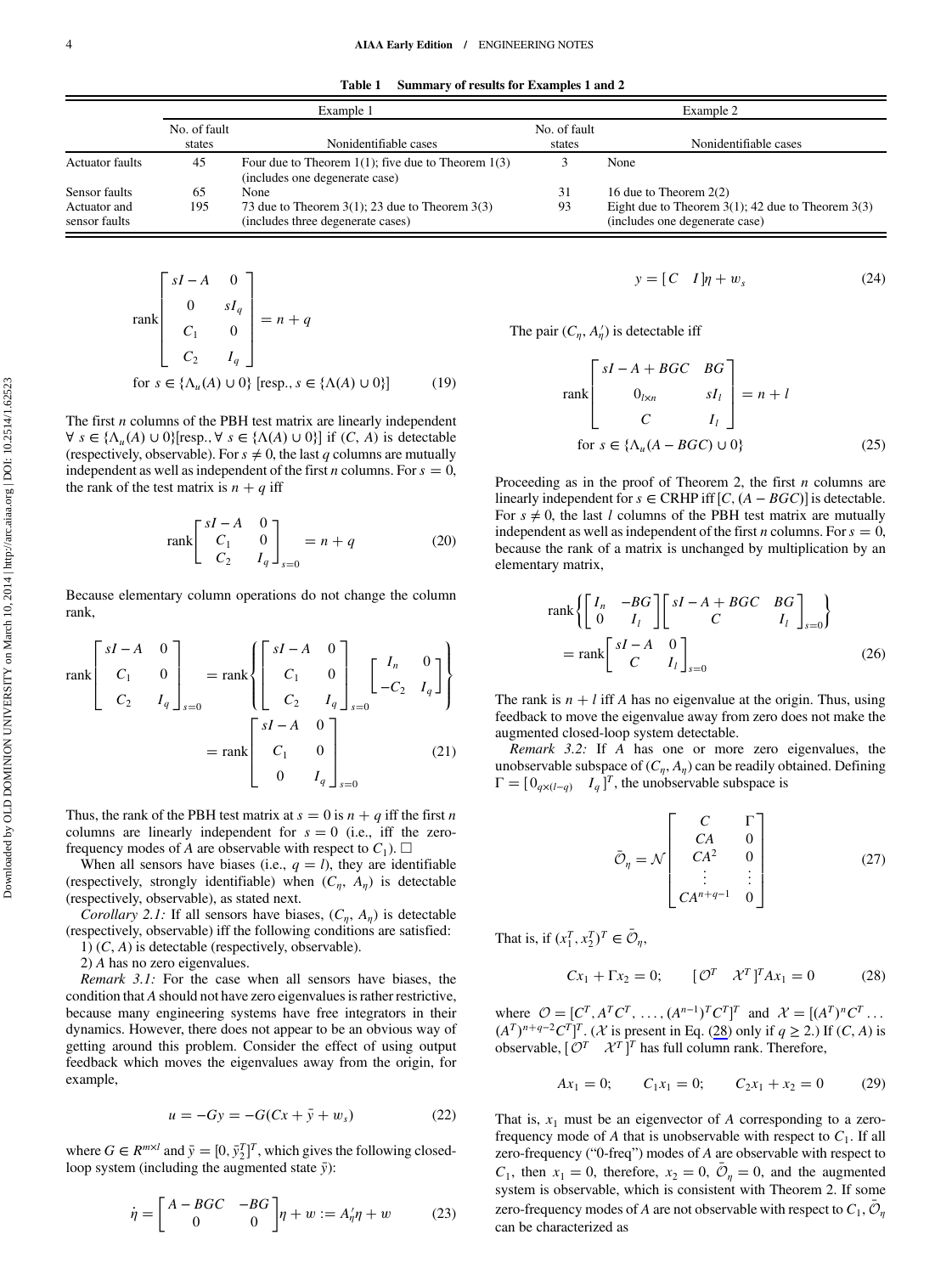<span id="page-5-0"></span>
$$
\bar{\mathcal{O}}_{\eta} = \left\{ \begin{bmatrix} x_1 \\ -C_2 x_1 \end{bmatrix}, x_1 = \text{eigenvector of A corresponding to} \right\}
$$
unobservable 0-frequency (30)

Remark 3.3: In practice, the Kalman filter is implemented in a discrete-time setting, and Condition 2 in Theorem 2 changes to "all modes corresponding to  $\lambda(A) = 1$  are observable with respect to the bias-free sensor outputs" (for the discretized version of *A*).

For the aircraft longitudinal dynamics model in Sec. [II,](#page-1-0) if *k* sensors are used in a sensor suite, there can be  ${}^4C_k$  ( ${}^nC_r$  denotes  $n!/[r!(n-r)!]$  such combinations (sensor suites) for each  $k = 1, \ldots, 4$ . Each of the *k* sensors in a sensor suite may or may not have a bias (i.e., there can be up to  $2^k - 1$  cases with at least one biased sensor). This yields  ${}^4C_k \times (2^k - 1)$  combinations. When summed over 1–4, the number of such combinations is 65. Because *A* is Hurwitz, the detectability conditions in Theorem 2 are satisfied. Furthermore, for this example, (*C*, *A*) is observable for all the corresponding *C*'s, and the sensor faults are strongly identifiable.

For the UAVexample in Sec. [II](#page-1-0), there is a single sensor suite given with five measurements; thus, there are  $(2^5 - 1) = 31$  possible sensor bias cases. The pair  $(C, A)$  is observable. There were 16 cases of nonidentifiability due to violation of Condition 2 in Theorem 2, that is, *A* has unobservable zero-frequency modes with respect to  $C_1$ , the bias-free part of the output. All of these cases included a bias in the  $h_e$  sensor, with one case occurring due to a fault in  $h_e$  alone, and 15 cases occurring due to biases in *he* and all the other combinations of sensors. The remaining 15 cases are strongly identifiable.

The identifiability results for both examples are summarized in Table 1.

#### IV. Simultaneous Actuator Faults and Sensor Bias

For the case with actuator fault pattern *k*, if *q* of the sensors have biases, the augmented system is given by

$$
\frac{\mathrm{d}}{\mathrm{d}t} \begin{bmatrix} x \\ \bar{u}^k \\ \bar{y}_2 \end{bmatrix} := \dot{\varphi} = \begin{bmatrix} A & \bar{B}^k & 0 \\ 0 & 0 & 0 \\ 0 & 0 & 0 \end{bmatrix} \varphi + \begin{bmatrix} B^k \\ 0 \\ 0 \end{bmatrix} u^k + w^{\prime\prime} \qquad (31)
$$

$$
:= A_{\varphi}\varphi + B_{\varphi}^k u^k + w^{\prime\prime} \tag{32}
$$

$$
y = \begin{bmatrix} C_1 & 0 & 0 \\ C_2 & 0 & I_q \end{bmatrix} \varphi + w_s = C_{\varphi} \varphi + w_s \tag{33}
$$

where  $w^{\prime\prime}$  is the augmented process noise vector. The following theorem gives necessary and sufficient conditions for identifiability of simultaneous actuator faults and sensor bias.

*Theorem 3:* The pair  $(C_{\varphi}, A_{\varphi})$  is detectable (respectively, observable) iff the following conditions are satisfied:

1)  $l \ge m_k + q$ .

2) The pair  $(C, A)$  is detectable (respectively, observable).

3) The system  $(C_1, A, \overline{B}^k)$  has no invariant zeros at the origin.

*Proof:* Applying the PBH rank test,  $(C_{\varphi}, A_{\varphi})$  is detectable (respectively, observable) iff

$$
\text{rank}\begin{bmatrix} sI - A & -\bar{B}^k & 0 \\ 0 & sI_{m_k} & 0 \\ 0 & 0 & sI_q \\ C_1 & 0 & 0 \\ C_2 & 0 & I_q \end{bmatrix} = n + m_k + q
$$

for  $s \in {\Lambda_u(A) \cup 0}$  [resp.,  $s \in {\Lambda(A) \cup 0}$ ] (34)

The first *n* columns of the PBH test matrix are linearly independent for all  $s \in {\Lambda_u(A) \cup 0}$  (respectively,  $s \in {\Lambda(A) \cup 0}$ ) iff  $(C, A)$  is detectable (respectively, observable). For  $s \neq 0$ , the last  $m_k + q$ columns are mutually independent as well as independent of the first *n* columns. For  $s = 0$ , the columns of the test matrix are linearly independent iff the columns of the following  $(n + l) \times (n + m_k + l)$ *q* matrix (after applying elementary column operations as shown) are linearly independent:

$$
\begin{bmatrix}\nsI - A & -\bar{B}^k & 0 \\
C_1 & 0 & 0 \\
C_2 & 0 & I_q\n\end{bmatrix}_{s=0}\n\begin{bmatrix}\nI_n & 0 & 0 \\
0 & I_{m_k} & 0 \\
-C_2 & 0 & I_q\n\end{bmatrix}
$$
\n
$$
=\n\begin{bmatrix}\nsI - A & -\bar{B}^k & 0 \\
C_1 & 0 & 0 \\
0 & 0 & I_q\n\end{bmatrix}_{s=0}
$$
\n(35)

The columns of the preceding matrix are linearly independent iff Conditions 1 and 3 hold.

If all sensors have biases  $(q = l)$ , Condition 1 cannot be satisfied in the presence of one or more actuator failures and the system is not detectable. This represents a major limitation of this approach to FDI when actuator faults and sensor biases are simultaneously present, and suggests that some alternate techniques should be considered (perhaps for sensor FDI).

For the aircraft example, in addition to sensor biases (as discussed in Sec. [III](#page-3-0)), if one, two, or both actuators fail, then the total number of possible combinations is  $65 \times 3 = 195$ , out of which 99 were found to be strongly identifiable. The 96 nonidentifiable cases included 20 cases with invariant zeros at the origin, 3 degenerate cases, and 73 cases in which Condition 1 in Theorem 3 was violated.

For the UAV example, the total number of possible fault combinations is  $(2^5 – 1) \times (2^2 – 1) = 93$ , out of which eight were not identifiable due to violation of Condition 1 in Theorem 3, that is,  $l < m_k + q$ , and 42 were not identifiable due to violation of Condition 3 (i.e., invariant zeros at the origin). Of the cases of nonidentifiability due to invariant zeros at the origin, one case is also an instance of a degenerate system, so that every point in the entire *s* plane is an invariant zero. In all but one of the nonidentifiable cases, a bias is present in the *he* measurement. When the *he* measurement is not biased, the only nonidentifiable fault requires that both actuators fail and that there are biases in the measured velocity and pitch angle. The remaining 43 cases are strongly identifiable.

The identifiability results for both examples are summarized in Table 1.

#### V. Conclusions

A class of FDI methods for bias-type actuator and sensor faults was explored in detail from the point of view of fault identifiability. The methods use banks of KBFs to detect faults, determine the fault pattern, and estimate the fault values. A complete characterization of conditions for identifiability of bias-type actuator faults, sensor faults, and simultaneous actuator and sensor faults was presented. It was shown that FDI of simultaneous actuator and sensor faults is not possible using these methods when all sensors have unknown biases. The fault identifiability conditions were demonstrated via numerical examples. The analytical and numerical results indicate that caution must be exercised to ensure fault identifiability for different fault patterns when using such methods. Future work in this area should address detection and identification of a larger class of faults, such as time-varying biases (including oscillatory faults), reduced effectiveness, as well as unknown disturbances.

#### References

[1] Maybeck, P. S., and Stevens, R. D., "Reconfigurable Flight Control via Multiple Model Adaptive Control Methods," IEEE Transactions on